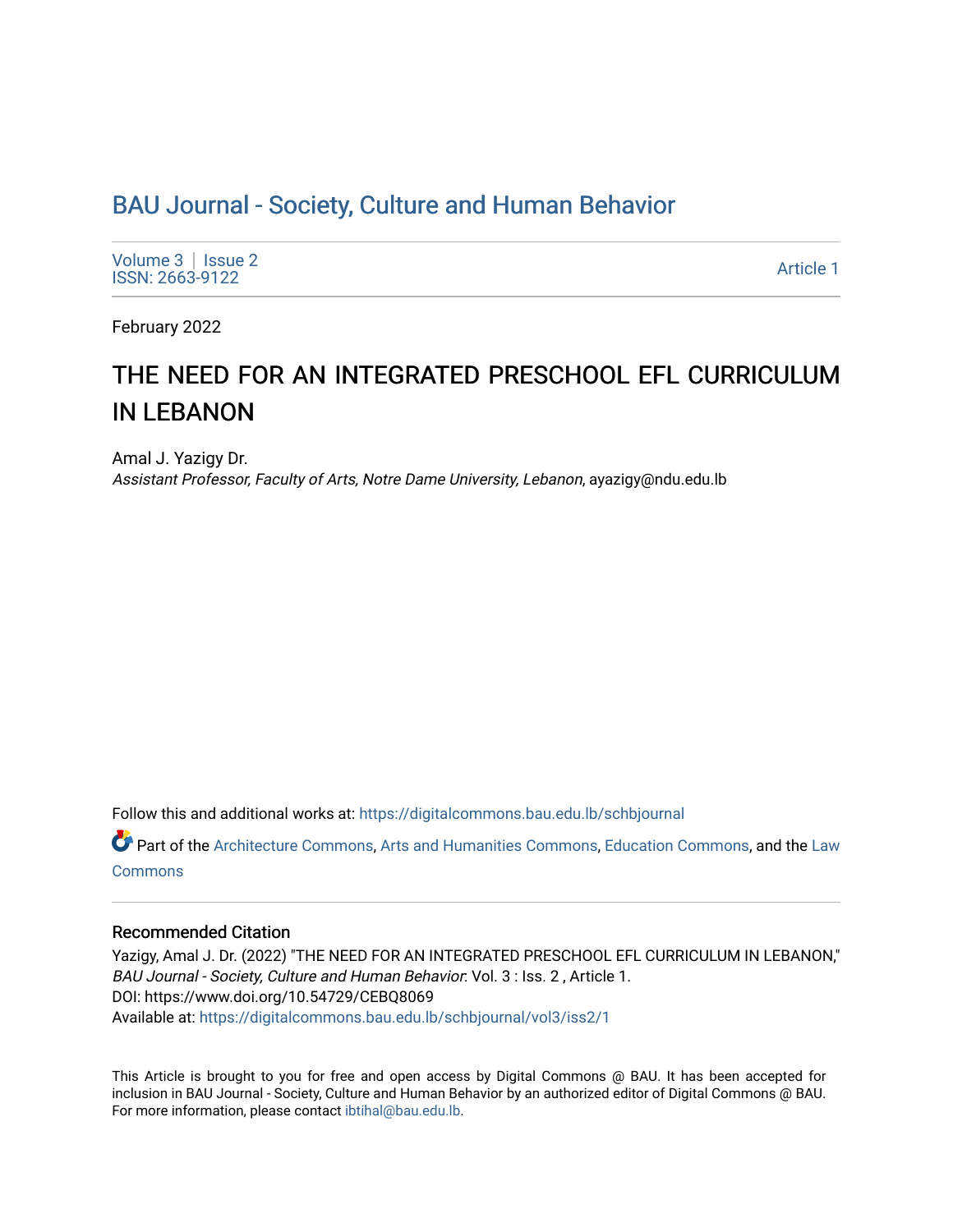## THE NEED FOR AN INTEGRATED PRESCHOOL EFL CURRICULUM IN LEBANON

## Abstract

An Integrated Curriculum for Preschool enriches the children's linguistic environment that leads to better, more natural learning of the target language and concepts of different fields. This paper starts by reviewing available literature about child development, foreign language learning, EFL in this context, and the integrated curriculum. The development of a holistic curriculum for preschoolers in Lebanon is given taking into consideration the healthy cognitive, emotional, and psychomotor development of preschoolers.

## Keywords

Child Education, Preschool Development, Integrated Curriculum, Language Skills, Second Language Learning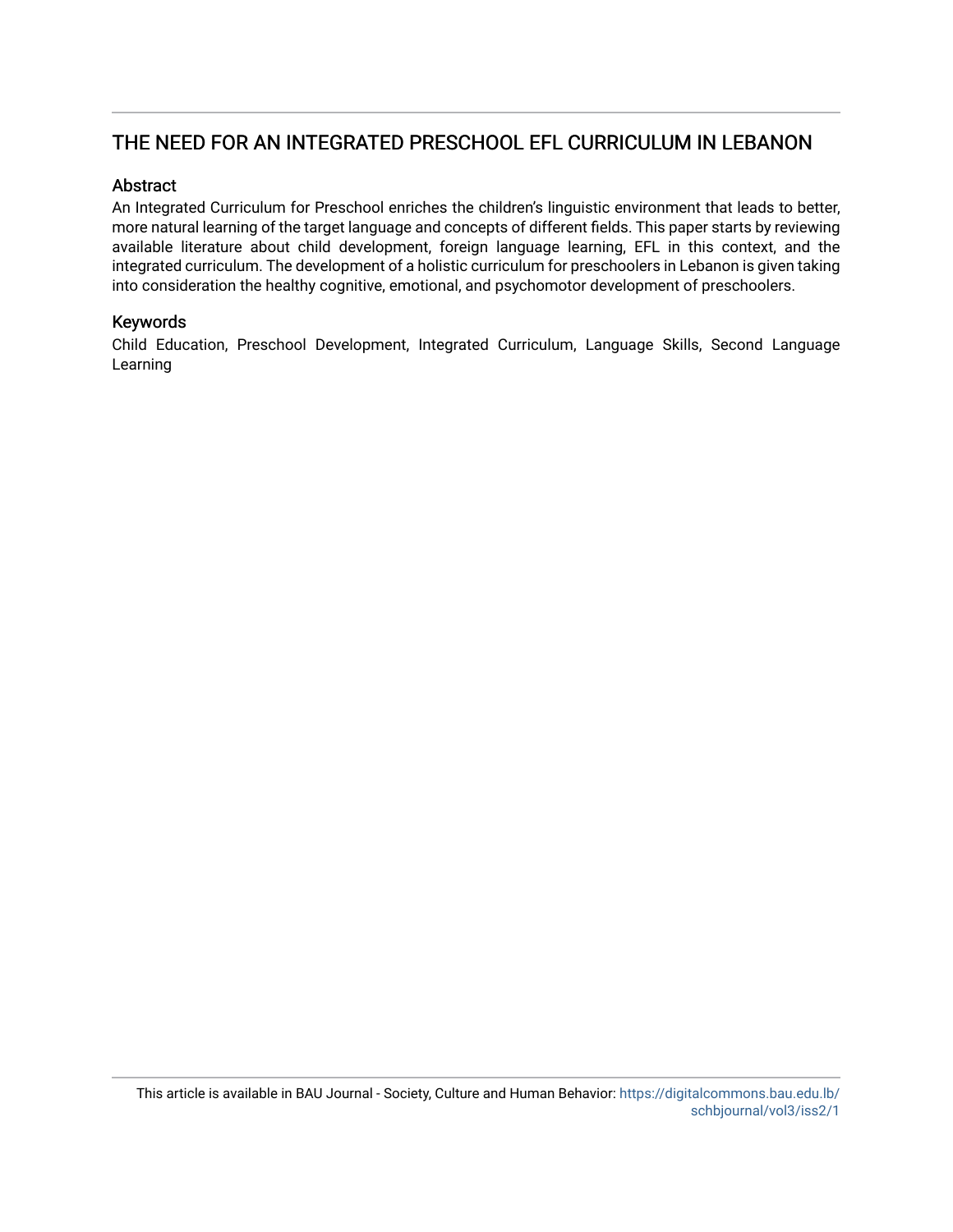#### BAU JOURNAL – SOCIETY CULTURE AND HUMAN BEHAVIOR– VOLUME 3, ISSUE NO. 2 – 2022 BEIRUT ARAB UNIVERSITY, LEBANON

## **1. INTRODUCTION**

The context of the study, Lebanon, is an "unofficially multilingual" country (Kennison, 2013). Arabic is the official language used by the government for all its legal correspondence. Since English is one of the leading languages worldwide, the Lebanese educational system as well as the parents aim for their children to learn it at early ages and become native-like users. In public schools, the native language or L1, Arabic, remains the medium of instruction. In private schools, either English, L2 or FL as used in this article, or French is the medium of instruction as early as the kindergarten level which begins at the age of three. Thus, besides the foreign language, Mathematics, all sciences- biology, physics and chemistry at higher grade levels- and extracurricular classes like arts, music, and sports, are conducted in the foreign language. The only subjects taught using the native language are Arabic itself, history, and geography.

Moreover, the native language, Arabic, and English are part of two different language families, Semitic and Indo-European respectively. Since L1 and L2 in this study differ greatly in their linguistic rules, and children make errors, the aim is to set a curriculum with more natural linguistic input in the classroom for less transfer and more efficient learning of L2.

Though English as a Second Language (ESL) and English as a foreign language (EFL) may be used interchangeably, yet in this paper, EFL will be used to highlight the formal setting of teaching the language.

## **1.1 Statement of the Problem: Challenges for a New Approach**

To teach the foreign language, a lot of schools in Lebanon, largely the private sector, usually opted for 'imported' books with either American or British background. Other schools, chiefly the public ones that are financed by the government, used locally published books prepared by the local Center of Educational Research and Development (CERD).

A significant issue to consider in choosing the EFL textbooks is their cultural aspect. As foreign books are used, the culture is 'imported' with them, and thus children are exposed to the 'western' way of living and thinking. That is not only related to the choice of human names, but other examples include types of food and transportation, religious occasions and festivities, house equipment, and school life. This is to hint at only very few, maybe trivial, points that may affect the 'local' culture and its traditions, while more important agendas are hidden.

A recent issue has risen with the current worldwide economic situation that has specifically hit Lebanon severely. The price of imported books may not have changed in the currency of the publishing country, whether US dollar, UK sterling, or Euro, yet the exchange rate in Lebanon has become almost seventeen-fold more. The Lebanese pound lost 92% of its value last year (Hubbard, 2021), which went up to 96% in January 2022. To comfort the parents financially, it was suggested that the school where the study takes place creates its own material for the preschool section which includes KGI, KGII, and KGIII, and that is for ages 3 to 6.

## **1.2 Purpose of the Article**

This study aims at explaining the procedure for building an EFL preschool curriculum with some reference to materials. It will first review the related literature on the development of children's linguistic skills, and the elements of a preschool curriculum with focus on the integrated one as a basis to set the learning outcomes of second or foreign language learning. Second, it will identify the linguistic, scientific, psychomotor and artistic objectives of the kindergarten (KG) stage. Third, it will describe the construction of a new curriculum, illustrated with few examples of materials, integrating all subject areas based on language development that meet the needs of the learners in the EFL context of a private school in a suburb of Beirut, Lebanon.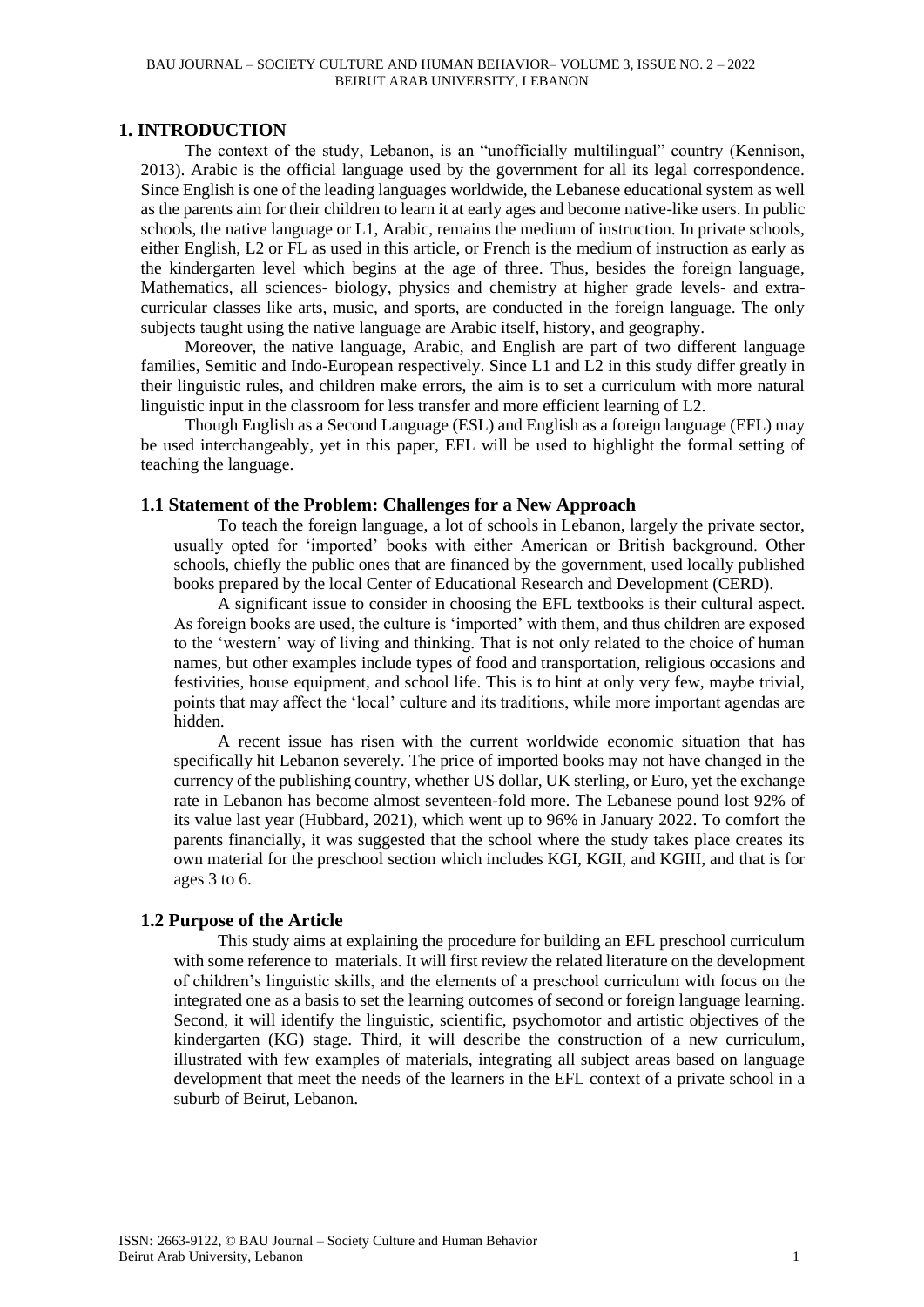## **2. BACKGROUND**

## **2.1 The Development of The Children's Linguistic Skills**

The main aim of children foreign language teaching remains to do a lot of talking with the growing child to expose them to rich vocabulary and to the same words under different contexts. This entails "treating the child as a talker" (PreSchoolers Development, 2020), basing discussions on their own interests. Children learn to understand many more words than they can actually produce, yet this is the basis for their linguistic development and movement into production (Oswalt, 2020). Reading books is another important strategy to develop children's language. Besides learning new vocabulary, youngsters start getting exposed to the link between oral and written language. As stories are read to children, words are pointed out to help the child make the association between written and spoken language.

The age of children this paper is specifically dealing with is between 3 and 6, the age when "children experience a language explosion" (Oswalt, 2020). As children grow in understanding, processing, and producing language, their vocabulary in this time period increases from about 90 to anything between 8,000 and 14,000 words. Thus, their productive potential catches up with their receptive ability.

At this age, children learn grammar, such as longer and more complex sentences, simple plurals, possessive forms of nouns, prepositions, and articles (PreSchoolers Development, 2020; Oswalt, 2020). This growth is not only the result of exposure to adults' language, but also related to the cognitive growth of attention and memory at this age.

Patricia Kuhl (2011), in her presentation "The Linguistic Genius of Babies", summarizes the research results that babies learn language through an adult talking to them, while neither listening to audios nor watching videos teach babies language. Moreover, Kuhl (2011) emphasizes the productivity of language learning during the "critical period", between birth and 7 years of age! At puberty, language learning falls off.

#### **2.2 The Integrated Curriculum**

To foster the learning of FL in authentic contexts, an integrated curriculum bridges the varied subject-matter areas and unifies concepts (Integrated Curriculum: Definition, Benefits & Examples, 2015). It allows children to engage in learning holistically (Integrated Curriculum in the Primary Program, 2017). All subject areas, language arts, mathematics, science, social studies, health -social, emotional, and physical, besides art, music and sports, are interconnected.

Children build relationships between the different concepts and thus learn to synthesize them for more meaningful learning. Consequently, the reinforcement of concepts across subject areas promotes transfer of knowledge to other/new settings. The interrelatedness of subjects in an integrated curriculum enables children to acquire skills in all content areas in a meaningful way. Moreover, according to Jensen (1996), the brain learns best in authentic contexts fully embraced in the language in different subject matters to create multi-path learning and maintain the love of learning. This approach to learning is "brain compatible"; by working on the interconnections, there is an increased opportunity for higher level inferences (Integrated Curriculum in the Primary Program, 2017). The more connections the brain builds, the better the learning.

The integrated curriculum in preschool is built around themes, topics, or projects that are age-appropriate, purposeful, and worthwhile. Learning experiences are based on topics the children relate to and/or they choose based on relevance and interest. Thus, motivation supports children's making representations of concepts and reflecting upon them. As the planned activities cater primarily for "opportunities to experience learning as a meaningful whole" (Integrated Curriculum in the Primary Program, 2017), they vary between individual, small group, and whole group experiences, creating opportunities for creative and critical thinking.

After introducing the development of the children's linguistic skills and the presentation of the need for an integrated curriculum, the following section sets the basis for developing the integrated curriculum and authentic materials for the kindergarten in the specific context of the private Catholic school in the northern suburb of Beirut, Lebanon.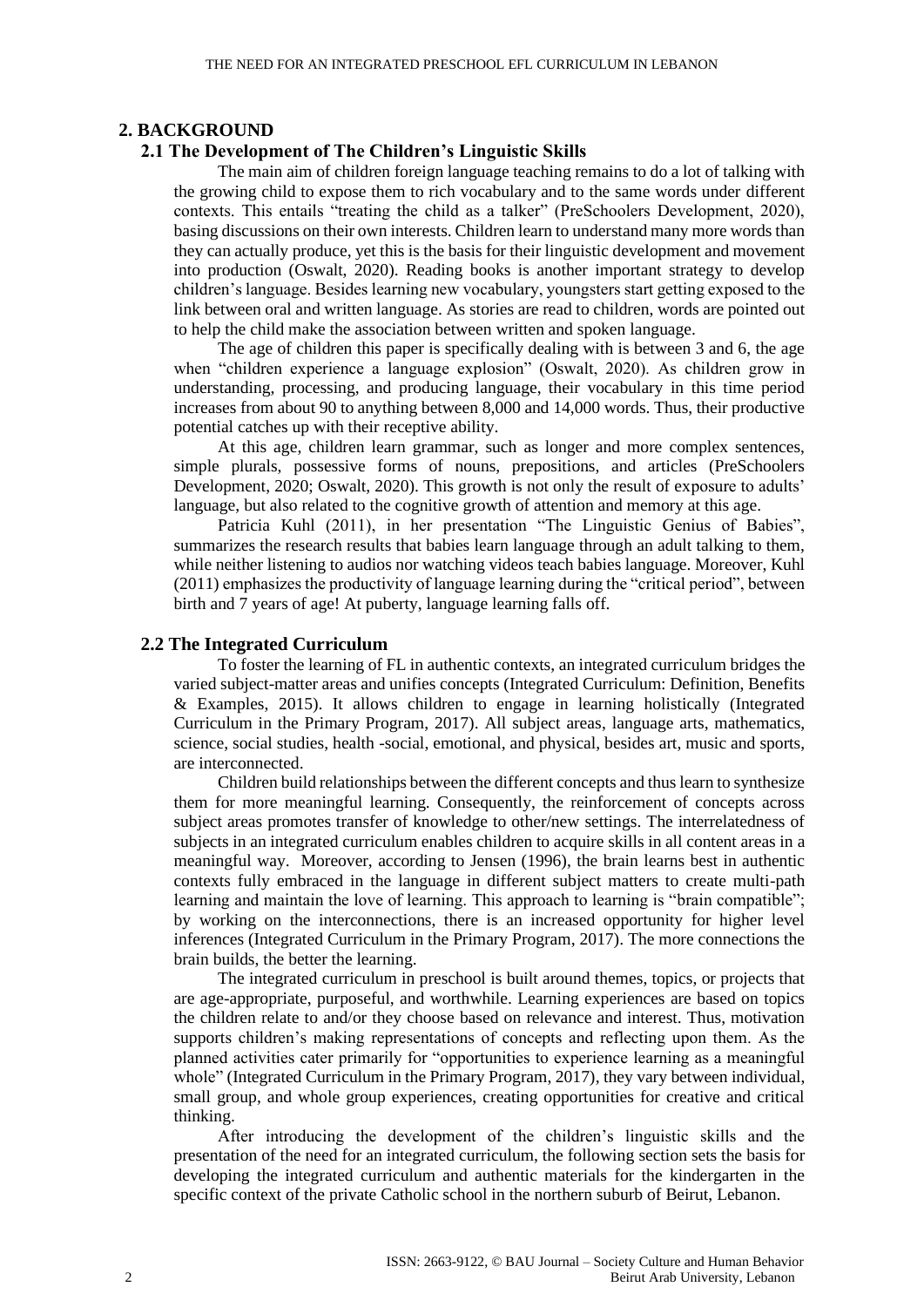## **3. DEVELOPING an EFL PRESCHOOL CURRICULUM and TEACHING MATERIAL**

There were 220 students in the preschool section, the three kindergarten levels. They learn English and French besides Arabic with an average of ten hours of English including mathematics and science, five of the native Arabic, and five of French (second foreign language) per week.

As the English preschool section coordinator with Applied Linguistics and Child Education background, the researcher's concern is to provide our children with the best basis for their education, in schools and later in universities. It was essential to develop a curriculum that best suits their background: social and linguistic. Knowing these Preschoolers come mostly from Lebanese parents, both or at least one parent from Arabic speaking homes, and with only little exposure to the foreign language before joining preschool, it was sensible to build a customized curriculum that best suits their situation. The procedure for preparing the material for the three Kindergarten levels began by setting up a plan- having the theoretical background on child development and foreign language learning as the basis to set the curriculum. A second key factor was the teachers' experience in those classes. The objectives were laid by the researcher in cooperation with the class teachers.

For the theoretical educational basis of the novel planned curriculum, the official Lebanese curriculum was consulted, against which the current objectives were checked. According to the Centre for Educational Research and Development (CERD) (1997), the educational principles of Kindergarten (KG) Curriculum state that the three-year KG stage, age 3-6 years, sets the significant foundation of the child's subsequent educational stages and has its relevant programs, methodologies, and evaluation methods. Its curricula are based on educational principles and research related to the human and educational development.

The following are the basic principles of KG stage. All children are to get equal opportunities by starting from the child's environment with its physical and cultural components. Each child is the focus of the educational process with a comprehensive development of their physical, emotional, social and intellectual domains. Competencies and learning objectives are the same throughout the three years except for the degree of complexity. The child is to learn through the direct sensory interaction with the surrounding environment with emphasis on play and reliance on the interrelationship of the various fields to develop language. Evaluation is a continuous process to measure the attained competencies (the Centre for Educational Research and Development, 1997).

#### **The Study**

Based on research, also on professional experiences of the teachers, the integrated curriculum yielded to 'more learning'; "when I taught through an integrated curriculum, my students showed higher signs of retention at an increased rate than when an integrated curriculum was not implemented. The reason for this is because they were able to more closely relate to content and make real-world connections in integrated curriculum approaches." (Integrated Curriculum: Definition, Benefits & Examples, 2015). Therefore, the new curriculum was designed based on this model. The key factor that helped achieve integration is the fact that the whole curriculum was designed and activities set by a group of teachers rather than buying different books from different publishers and then try to wrap things as one entity.

For themes in an integrated curriculum to be effective, the following considerations have to be observed. First, the theme is developmentally appropriate for the age group as per studies on child development and reflects real world experiences. Second, the theme should be broad enough to parallel the officially set standards. A very important factor to consider while choosing the themes is to make sure they connect many curriculum areas in a meaningful rather than an artificial way. The themes should also be free of any prejudices of gender, race, culture, or others. They are to be engaging to both, teacher and children. Moreover, quality resources are to be secured to support the theme. The theme promotes the use of multiple intelligences (Integrated Curriculum in the Primary Program, 2017).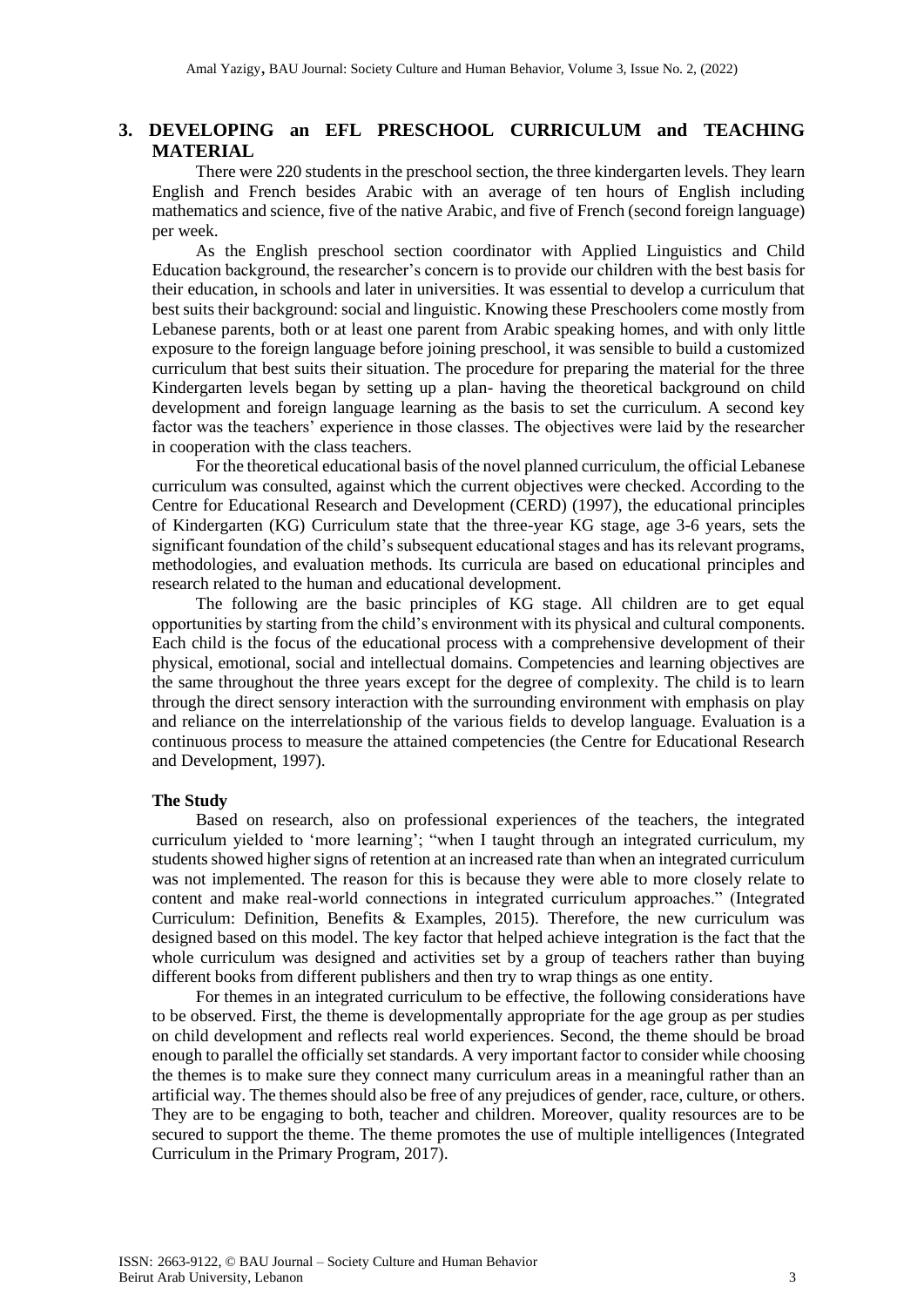Description of the material:

Based on the literature on Preschool curricula and the examination of the Lebanese official curriculum more specifically, the new curriculum was set in cooperation of the English section preschool coordinator and the teachers. Based on practical experience with preschool children learning English as a second language, the objectives of the new material-to-be-developed were set including intellectual, emotional and physical domains.

The main objective is to expose the children as much as possible to the English language; for the majority, these kids come from homes where parents communicate with them using the mother language, Arabic, except maybe for a few expressions. The rationale behind 'bombarding' the children or 'immersing' them in the FL is based on studies such as that of Sharon Unsworth (in Grüter & Paradis, 2014); the more time children are exposed to the FL, the better their linguistic development is in different domains, mainly vocabulary building and different syntactic aspects.

Moreover, the set curriculum is built around integrating the subjects: English, mathematics, science, social/emotional development, art, music, theater, and sports. Themes are planned around which the anticipated skills are set. These basic themes are established by the collaborative work of teachers rather than stem from negotiation with the children. Besides profiting from exchanging ideas, collaborating teachers become a model to children (Integrated Curriculum in the Primary Program, 2017).

Themes are age-appropriate mentally and psychologically. They are of short duration, one or two weeks. Related concepts are integrated and worked on through a lot of oral discussions and then manual and written worksheets.

Oral input is extremely essential for the kids to build appropriate vocabulary, expression, and sentence structure (Thordardottir, 2014, in Grüter & Paradis, 2014). Teacher speech in such classes is even more important where children come from homes with very little English use. Moreover, as they are preschoolers, those children need to acquire learning skills, such as independent future studies, as well as social skills like working cooperatively that leads to higher and more successful learning.

Through this guided learning, "children gain confidence in learning new skills… and it may give teachers confidence in allowing children more opportunities to make decisions and inferences (Integrated Curriculum in the Primary Program, 2017).

As the need to prepare our own booklets arose, the coordinator set the following headlines of the content for the teachers to follow in preparing the material. The subjects for the Preschool section include: language arts, Sciences, arts, nutrition, and with equal importance social, physical, and emotional development. It should be accentuated that all the planned discussion, activities, and worksheets rotate around promoting critical thinking skills.

As mentioned in Critical Thinking: Building a Key Foundation for Language and Literacy Success (n.d.), teaching the basic skills of language, mathematics, and sciences is not enough anymore for the kids to cope in the future with the fast changing circumstances. Information is not stagnant; pupils need to build strategies to make use of what exists in their knowledge repertoire and create "new information". Working with existing basics comes through comparing and contrasting concepts, giving explanations to why things happen, evaluating ideas and forming opinions, understanding the perspectives of others, predicting what will happen in the future, and thinking of creative solutions (Critical Thinking, n.d.). The need to memorize information diminishes as technology advances providing ample and rich means of research (Greenberg, 2016).

John Dewey (1938, in Cohen & Waite-Stupiansky, 2013) believed that when children learn in a natural way, they unconsciously integrate subject areas into a complex whole based on their interests. Education is dynamic and ongoing with direct teaching of integrated content knowledge. Critical thinking nurtures and is nurtured by language. As children ask inquisitive questions and try answer using 'if' and 'because', their sentence structure and vocabulary develop and their problem-solving, predicting, and explaining skills grow. Providing an atmosphere where children are intrigued to explain, evaluate, predict, project, and problem-solve will secure healthy critical thinkers in the future. A few basic practical examples include asking the children to plan what they would pack for a picnic trip, what they consider a challenging activity and why, what they expect the next part of the story will reveal, and what other ending they would suggest.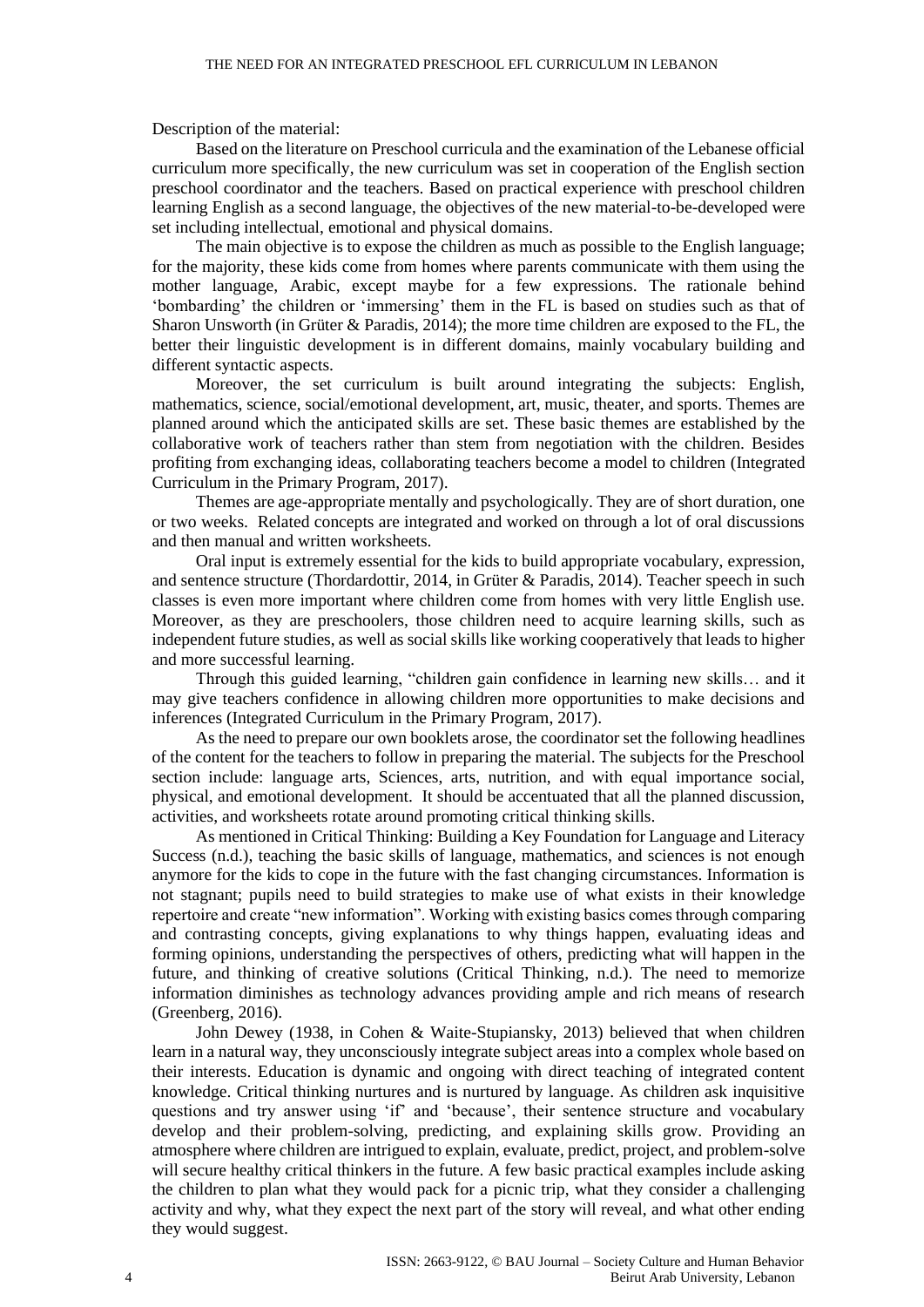The following section presents the various subject areas and their subsections to learn in preschool with supportive illustrations.

- I. The language arts areas were divided into the four basic skills- listening, speaking, reading, and writing, with their subdivisions. The following is the general outline of the skills and two subskills, phonics and vocabulary.
	- a. Listening

Since listening is an extremely important initial step into language comprehension and use, then it has taken a primary role in the new curriculum. The focus is chiefly on listening for acquiring L2 through listening to stories read by teachers and/or through online story telling. Another objective is for children to learn to pay attention to details and consequently acquire more knowledge.

b. Oral Expression

A preschool curriculum develops basic daily expressions, correct sentence structure, pronunciation, and narration using appropriate time connectors.

c. Reading

The basic aim is to develop life-long interest in reading through teachers modeling reading stories with enjoyment. Specific areas emphasized in reading instruction start with practicing sight words and age-appropriate high frequency words. The first step is established by labeling class objects such as desk and table. More personal labels relate to each child's name, along their photo, on their cubbies and coat hangers.

More advanced levels include words incorporated in the children's story books. They begin with words like 'I', we, can, see, and so on. Other lists relate to the themes handled such as names of pets, plants, and school items. Eventually, kids are exposed to short sentences with simple high frequency words and cvc words. In KG III, children start reading simple short sentences, then proceed into simple short stories.

## d. Writing

1. Pre-writing skills

A productive preschool curriculum provides children with opportunities to hold the pencil appropriately, trace different types of lines, cut, prick, and coordinate general body movements.

2. Written Expression

Since writing is an important form of self-expression that humans use especially in cases where they want to vent out without exposing themselves to others, writing is started as of KG I class. 'Writing' at this level is expressed through drawings that are labelled by the teachers upon the child's description. Writing of lower case and upper letters is then introduced with high emphasis on proper right formation.

Eventually, children start writing simple words using print script. Later, a lot of fun guided activities take place. The children have to cut words and paste them in the correct order to form a meaningful sentence. Eventually, children are ready to write elaborate sentences by adding adjectives and adverbs to enrich expression. The new curriculum directly introduces material to illustrate for children.

 There are two other subskills that help the development of all the basic skills: phonics and vocabulary.

e. Phonics

As a start to reading, children in this Lebanese context need to be introduced to phonics. Identifying letter/sound relations support the child's word-attack skills where their active vocabulary in L2 is still limited. Letter/sound correspondence is first introduced with alphabets, and then words with short vowels, cvc words, are introduced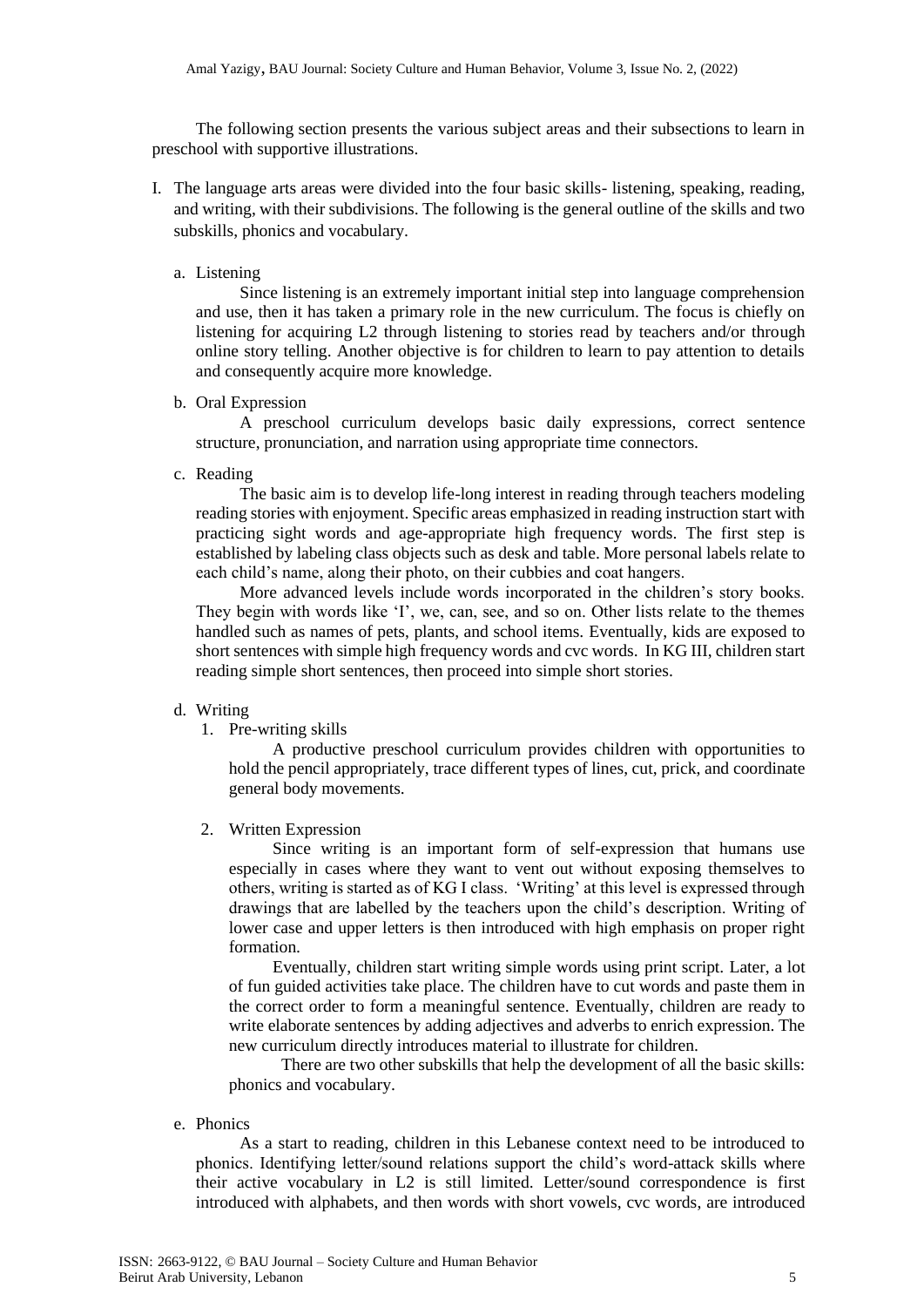through word families. The aim is that children reach automatic processing of such words for fast reading skills in the future.

f. Vocabulary

Research provides different results about the vocabulary size of monolingual and bilingual children, which is larger for the former. Rescorla and Achenbach (2002, in Kennison, 2013) raise the issue of the methodology bilingual children learn their vocabulary.

To enrich the children's language in this new curriculum, especially as they are learning English as a second language, abundant vocabulary is provided through different contexts. This is planned to consolidate research that with more exposure to vocabulary, children acquire a bigger number of words, especially when home language is basically non-English.

Consequently, the newly designed curriculum ties as closely as possible the other content areas to the language arts program. The following are the aims set for Sciences, including mathematics, natural science, and nutrition.

#### II. Mathematics

In "Five Easy Ways to Integrate Math" (2020), it is recommended that math concepts, including counting, quantifying, and geometry, be integrated with all subject areas and activities. Teachers need to develop a "math language", talk about shapes and patterns for example in the natural environment. An example is to encourage kids find patterns on their clothes.

Other ways to bring mathematics to life is by mixing it with songs, chants, and poetry reading. YouTube sources are rich with such material that were included in the new curriculum.

#### III. Natural Science

Preschool children need to get awareness about natural science such as the human body, plants, trees, and weather. This is best achieved in different integrated forms; the concept of 'animals', for example, includes concepts in language, habitat, colors, nutrition, and arts through motor skills by using scissors to build crafts.

#### IV. Nutrition

On daily basis, discussions in the morning routines highlight ways to maintain selfcleanliness. Alongside, children learn the hygiene vocabulary and the action verbs that go along like 'wash' and 'shower'. Furthermore, children are introduced to healthy food and nutritious snacks they can bring to school.

## V. Science

Science areas and topics are very naturally dealt with through the children's surroundings, building the relevant vocabulary and appropriate sentence structure. Even topics beyond the immediate environment are introduced and models are assembled to illustrate the concepts.

To have a well-rounded sound development, children need to grow cognitively, through the skills elaborated in the previous section including speech and general language skills, socially, emotionally, and physically. The following section presents the 'nonacademic', yet essential, areas of child development highlighted in the new curriculum.

#### VI. Social and Emotional Development

It is part of healthy child development to be able to deal with their own feelings and with others. They need a supportive environment. Parents and kindergarten teachers modeling the appropriate behaviors teach children appropriate social relations (Cherry, 2019).

Consequently, the currently planned curriculum takes into serious consideration the social/emotional growth of children and develops integrated activities that promote a healthy advancement in a protected environment. For example, stories are read and discussed about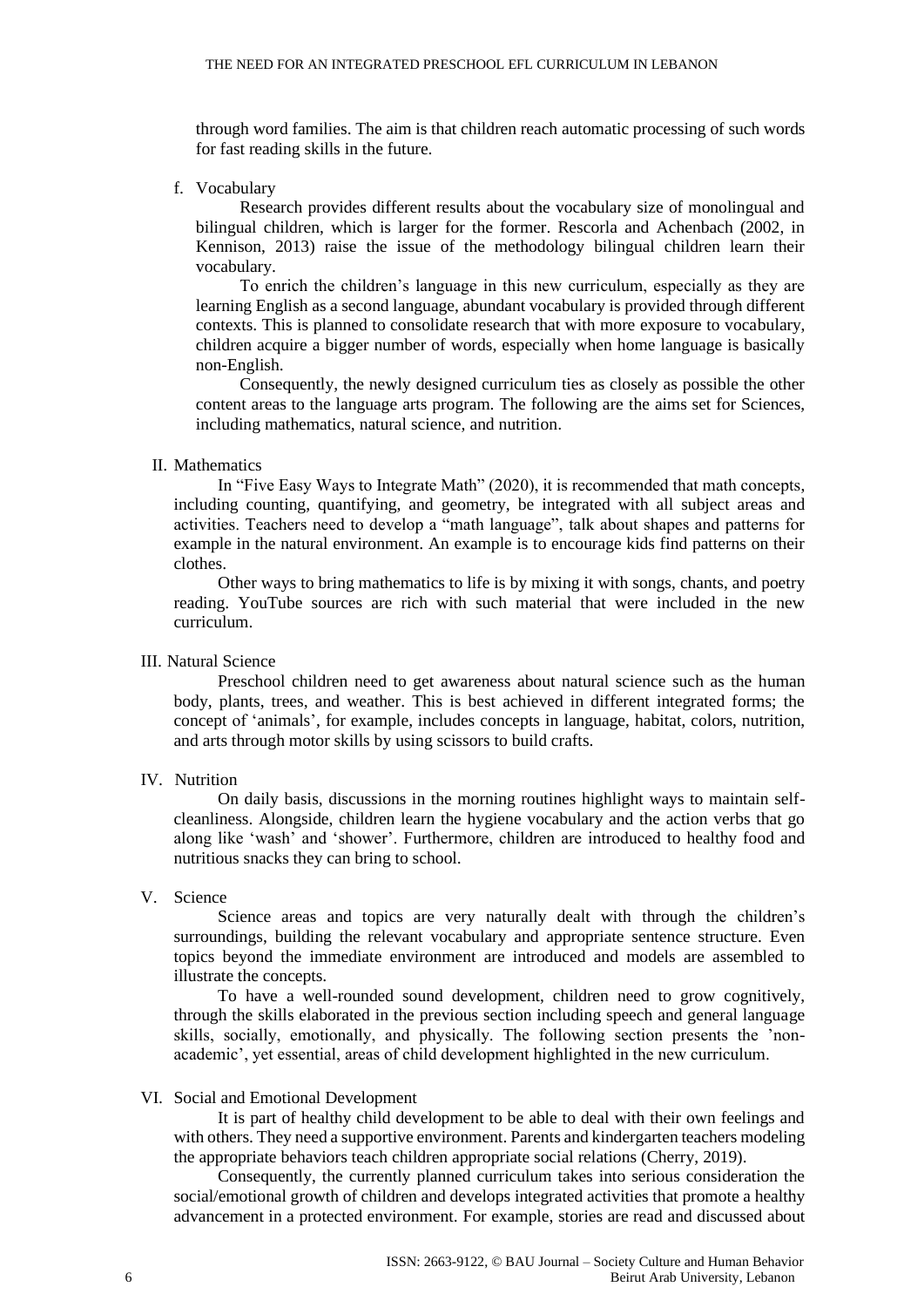different situations children need to cope with such as a new baby at home. Children are encouraged and supported to explain their feelings.

#### VII. Physical Development

Children go through physical developmental stages referred to as "developmental milestone" (What is child development and what skills do children develop at different ages, 2008). A few examples are sitting, walking, talking, skipping, and tying shoes. Children learn to walk between the ages of 9 and 15 months, before entering Preschool.

These sports classes naturally integrate language skills where children learn the vocabulary actively using structures of the action verbs with their teacher and their classmates. Children are encouraged to transfer this vocabulary to their playing during break time with their classmates.

Sports and fine arts are integrated as well. Children learn rhythmic patterns that go along with music to perform during preschool assemblies, or even school shows.

#### VIII. Arts and Crafts

Art is an important element in child development; it is a nonverbal language where children get the chance to creatively express their emotions with freedom. "Art is a powerful tool that gives children the ability to express their thoughts and emotions long before they can fully express themselves with words." (Reyner, 2006).

In the newly constructed catered curriculum, arts is part of every lesson, whether through animation of songs, expression of feelings through drawing, or manipulative activities like cutting, pricking, and painting.

In brief, art classes are to support the child's emotional and linguistic development through encouragement of self-expression. Even collage, print-making, and puppet shows are manifestations of individualism, "hiding behind" them to freely express their inner self.

## **4. RECOMMENDATIONS AND FUTURE RESEARCH DIRECTIONS**

Upon reviewing available literature on essential language development in preschoolers at critical ages, and examining the national curriculum goals for kindergarten classes, the need to develop a customized curriculum for EFL children in Lebanon was imperative. Thus, more research will be done on the current availability of literature and of any preschool material in Lebanon as per national curriculum. Moreover, a sample unit that integrates all the above developed competencies will be shared in the near future to prove the possibility and efficiency of building children units that authentically integrate subject areas revolving around the same theme.

#### **5. CONCLUSION**

Education is a crucial element we owe our children. The 'best' education is what parents and educators target. Bilingual education requires even more specific consideration as the children have to cope with learning two different language, simultaneously- at least in the school setting.

For bilingual education to be more efficient, a special curriculum should be implemented creating for young learners as many opportunities for language exposure as possible. The integrated curriculum is expedient since it exposes the children to the same intended skills several times and in multiple disciplines. The same theme and its related vocabulary and expressions, for example the plant cycle, are experienced in different classes, such as language arts, natural science, and creative arts. This overlap deepens the understanding and increases retention and future use of the concepts (Integrated Curriculum: Definition, Benefits & Examples, 2015).

Having the chance to cater for a specific group of children by setting the objectives that are most suitable to their background and furnishing their basic education with pleasurable learning experiences is exceptional. Taking the Lebanese preschoolers in a private school learning English as a second language as 'beneficiaries' of this academic work and applying highly professional skills should lead to a comprehensive, highly practical and enjoyable curriculum.

Certainly, the research-based literature was necessary to document every step of this work. It not only furnished the scientific basis of this new curriculum, but also enriched it by the diverse studies previously carried.